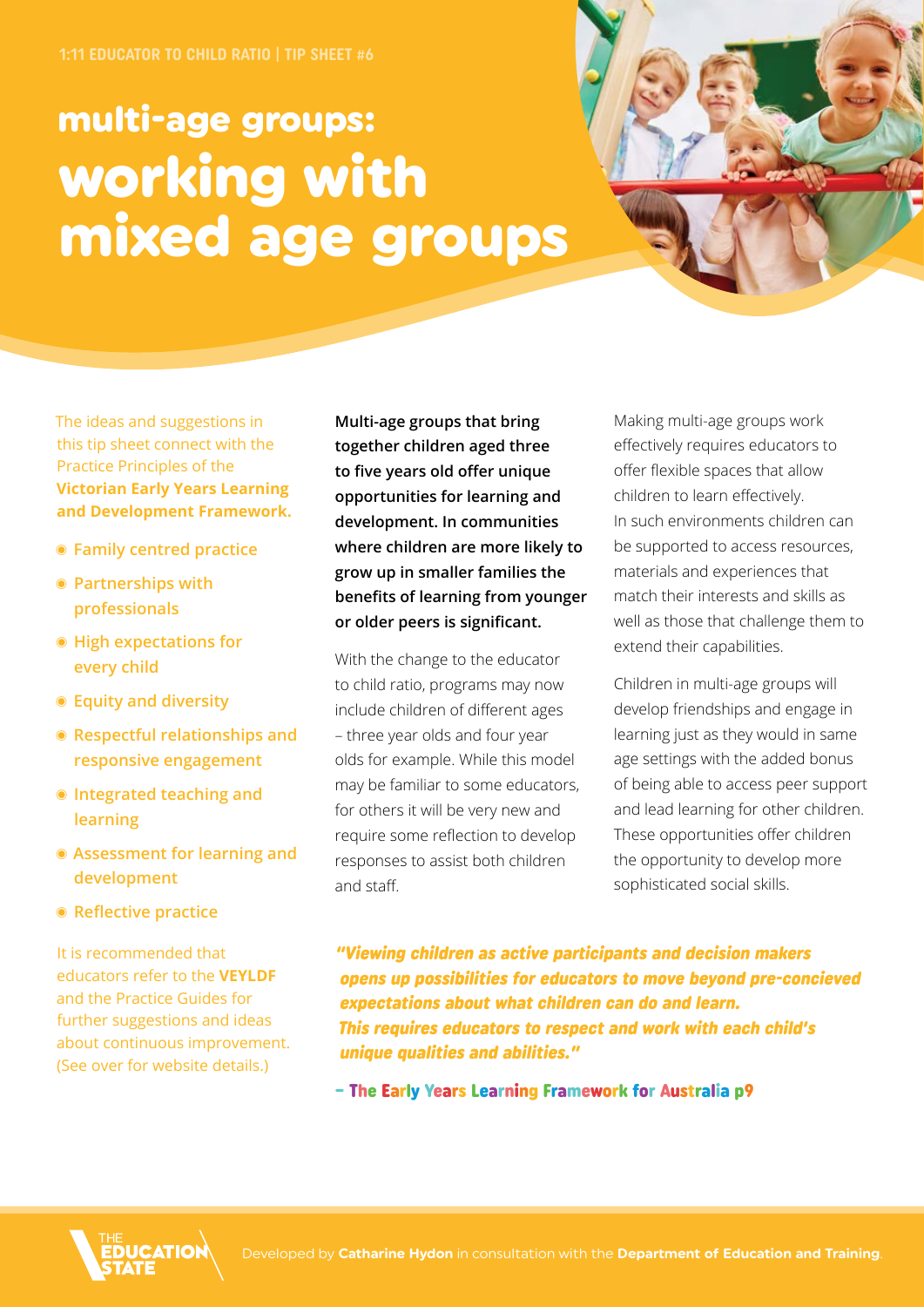

## **Suggested strategies to support multi-age groups:**

**Take some time to discuss multiage groups – particularly if this is new for educators.** Use the reflective questions overleaf to talk about multi-age groups before the program starts. In particular, discuss the ways that the educator team can demonstrate high expectations for every child as well as being responsive to children's individual strengths and interests. Record your responses and suggested strategies to review as the year proceeds.

#### **Communicate strategies with**

**families.** There may be questions about the learning that can take place when there are children of different ages in the same group and perhaps some anxiety about how less mature children might cope. The strategies developed to support multi-age groups can be shared with families as a way of helping them understand how their child will benefit from the program.

**Use your regular staff meetings to discuss how you will respond to each child.** Plan specific and responsive strategies to support all children to actively participate. This may include spending more time with some children to assist them with routines or planning longer group times for those children who will benefit from them.

**Set up systems that enable children to support and lead each other's learning.** Many services working with older and younger children establish processes that support children to work positively together.

**Set up a buddy system.**  Support children by offering them opportunities to learn from peers. This might mean that children support others during routines or particular learning experiences. Make sure that all children get an opportunity to lead others by observing and documenting children's new skills or abilities.

**Appoint 'experts'.** These are children who are nominated to lead others in particular areas such as puzzles or drawing or feeding the animals for example. Children can be given opportunities to share their skills in a more formal way and build confidence in sharing their knowledge with others.

#### **Establish a culture of nurturing and care between the children.**

Use intentional teaching strategies to encourage children to look out for and support each other when they experience difficulty. While some children will do this naturally, others will need to be taught how to care for other's wellbeing. This could start with establishing a place in the room where children can go to have some time to think and be quiet, followed by more deliberate strategies that teach children what to do when someone is hurt or in trouble.

#### **Design flexible spaces that support younger and older**

**children.** This may include specific and intentional spaces to extend learning as well as areas that allow children to practise skills over time. It is important to note that effective programs are holistic in that they offer a wide range of different learning experiences for children that provide opportunities for them to participate successfully. Educators might consider planning for experiences that cater for various levels of skill and provide easy ways for children to work together; playdough or water play may be good places to start.